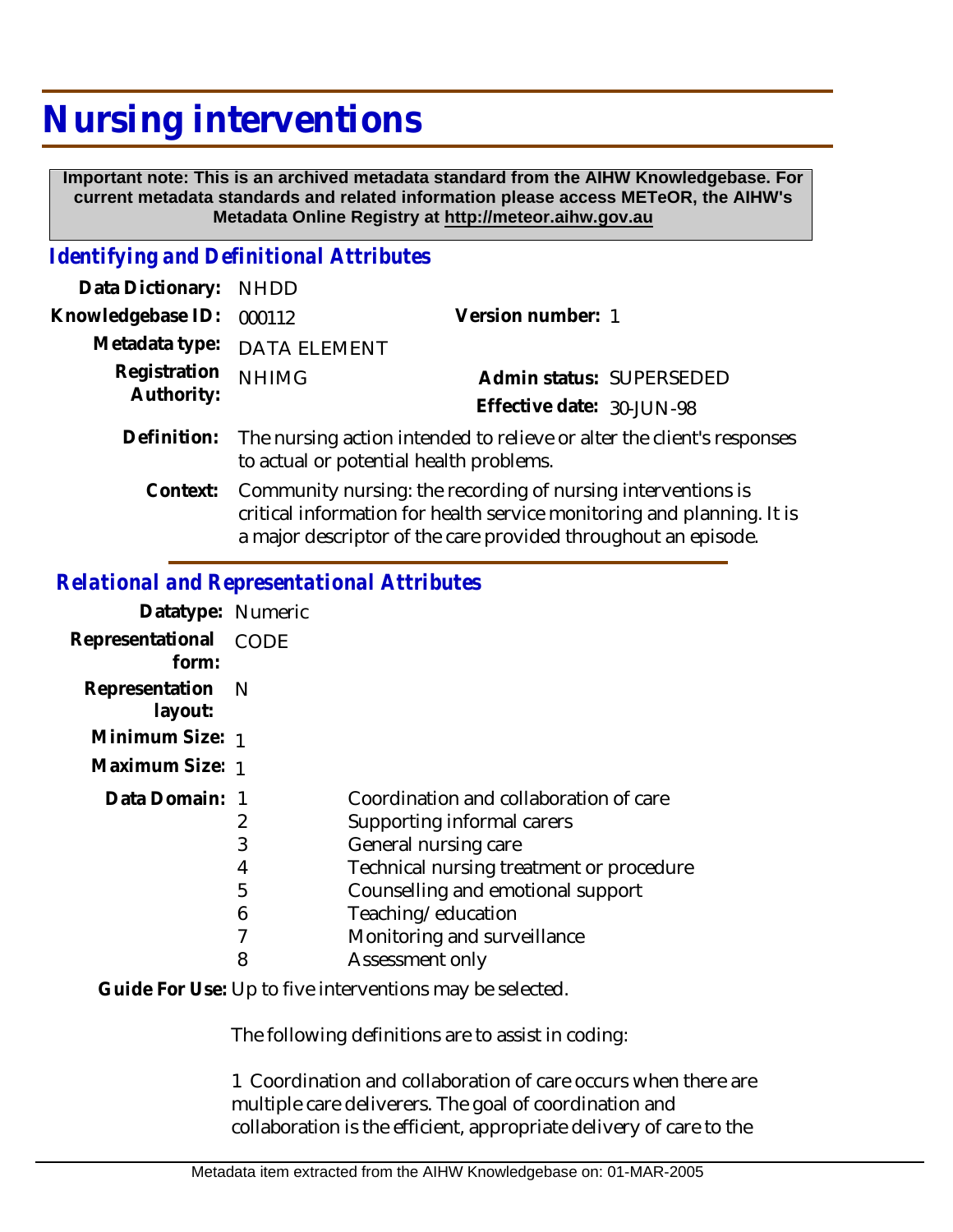client. Tasks which may be involved include: liaison, advocacy, planning, referral, information-giving, and client discussion and/or education.

2 Supporting informal carers includes activities which the nurse undertakes to assist the carer in the delivery of the carer's role. This does not include care given directly to the client. Examples of tasks involved in supporting the carer include: counselling, teaching, informing, advocacy, coordinating, and grief or bereavement support.

3 General nursing care includes a broad range of activities which the nurse performs to directly assist the client. In many cases, this assistance will focus on activities of daily living. This assistance will help clients whose health status, level of dependency, and/or therapeutic needs are such that nursing skills are required. Examples of tasks include: assistance with washing, grooming and maintaining hygiene; dressing; pressure area care; assistance with toileting; bladder and bowel care; assistance with mobility and therapeutic exercise; attention to physical comfort; and maintaining a therapeutic environment.

4 Technical nursing treatment or procedure refers to technical tasks and procedures for which nurses receive specific training and which require nursing knowledge of expected therapeutic effect, possible side-effects, complications and appropriate actions related to each. Some examples of technical care activities are: medication administration (including injections), dressings and other procedures, venipuncture, monitoring of dialysis, and implementation of pain management technology.

5 Counselling and emotional support focuses on non-physical care given to the client which aims to address the affective, psychological and/or social needs. Examples of these include: bereavement, wellbeing, decision-making support and valuesclarification.

6 Teaching/education refers to providing information and/or instruction about a specific body of knowledge and/or procedure which is relevant to the client's situation. Examples of teaching areas include: disease process, technical procedure, health maintenance, health promotion and techniques for coping with a disability.

7 Monitoring and surveillance refers to any action by which the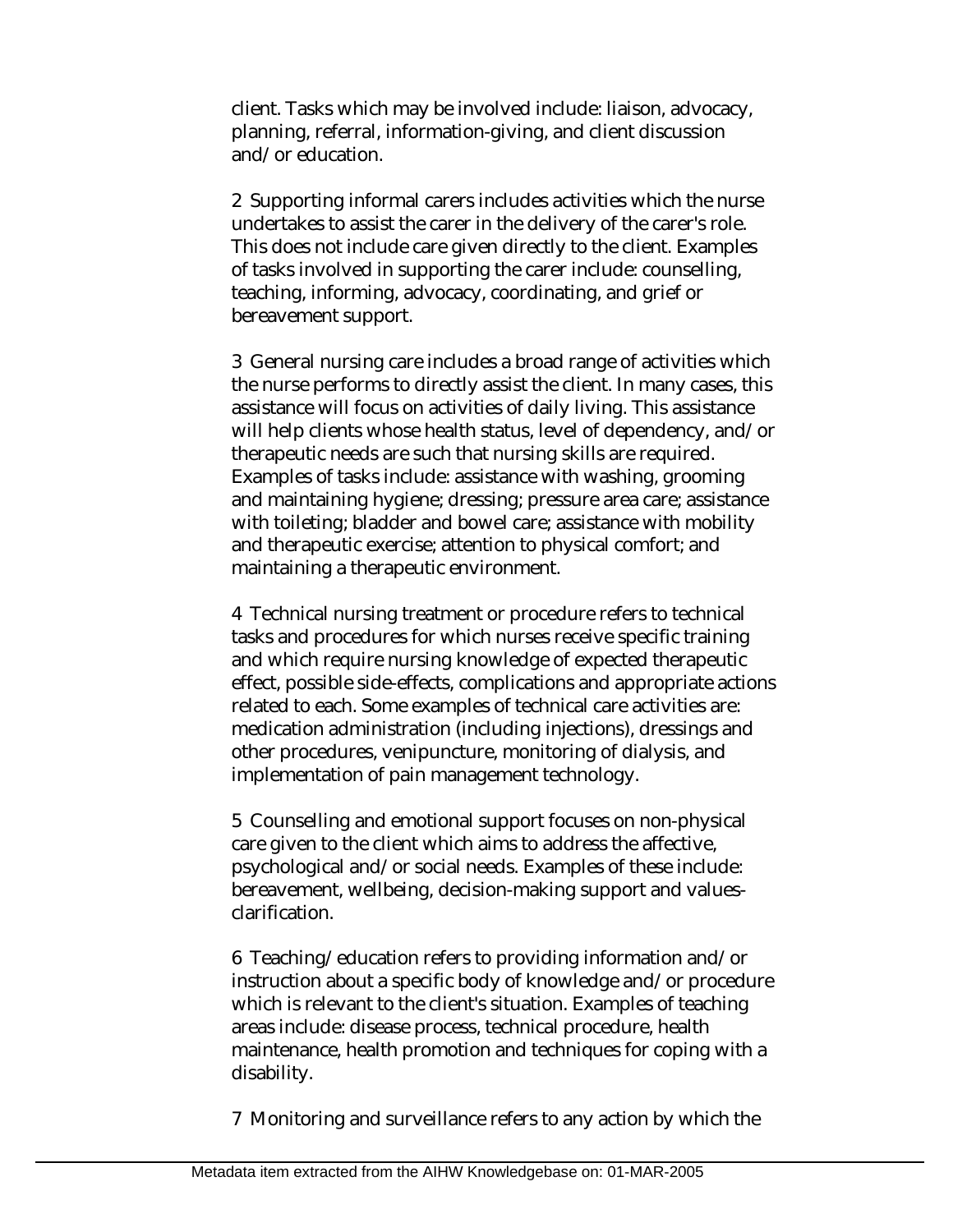nurse evaluates and monitors physical, behavioural, social and emotional responses to disease, injury, and nursing or medical interventions.

8 Assessment only refers to assessment of the client when this is the only activity carried out and no further nursing care is given; for example, assessment for ongoing care and/or inappropriate referrals. Selection of this option means that no other intervention may be nominated. Thus, if an assessment for the Domiciliary Nursing Care Benefit is the reason for a visit, but other interventions are carried out; such as, counselling and support; coordination/collaboration of care; then assessment only is not an appropriate code.

For the purposes of the Community Nursing Services Minimum Data Set - Australia, the interventions are not necessarily linked to each nursing problem, nor are they specific tasks, but rather, broader-level intervention categories focusing on the major areas of client need. These summary categories subsume a range of specific actions or tasks.

Related metadata: is used in conjunction with Nursing diagnosis version 1 is used in conjunction with Nursing goal version 1 has been superseded by Nursing interventions version 2

## *Administrative Attributes*

**Source Document:**

Source Organisation: Community Nursing Services Minimum Data Set - Australia, Steering Committee

> Comments: The nursing interventions are summary information, providing an umbrella beneath which nursing activities can be included in an agency information system. They are not intended as a description of nursing activities in the Community Nursing Services Minimum Data Set - Australia.

> > Collection of this information at discharge carries with it the expectation that nursing records will lend themselves to this level of summarisation of the care episode. The selection of five interventions if more are specified is a potentially subjective task unless the nursing record is structured and clear enough to enable such a selection against the reasons for admission to care, and the major focus of care delivery. Clearly, the task is easier if ongoing automated recording of interventions within an agency information system enables discharge reporting of all